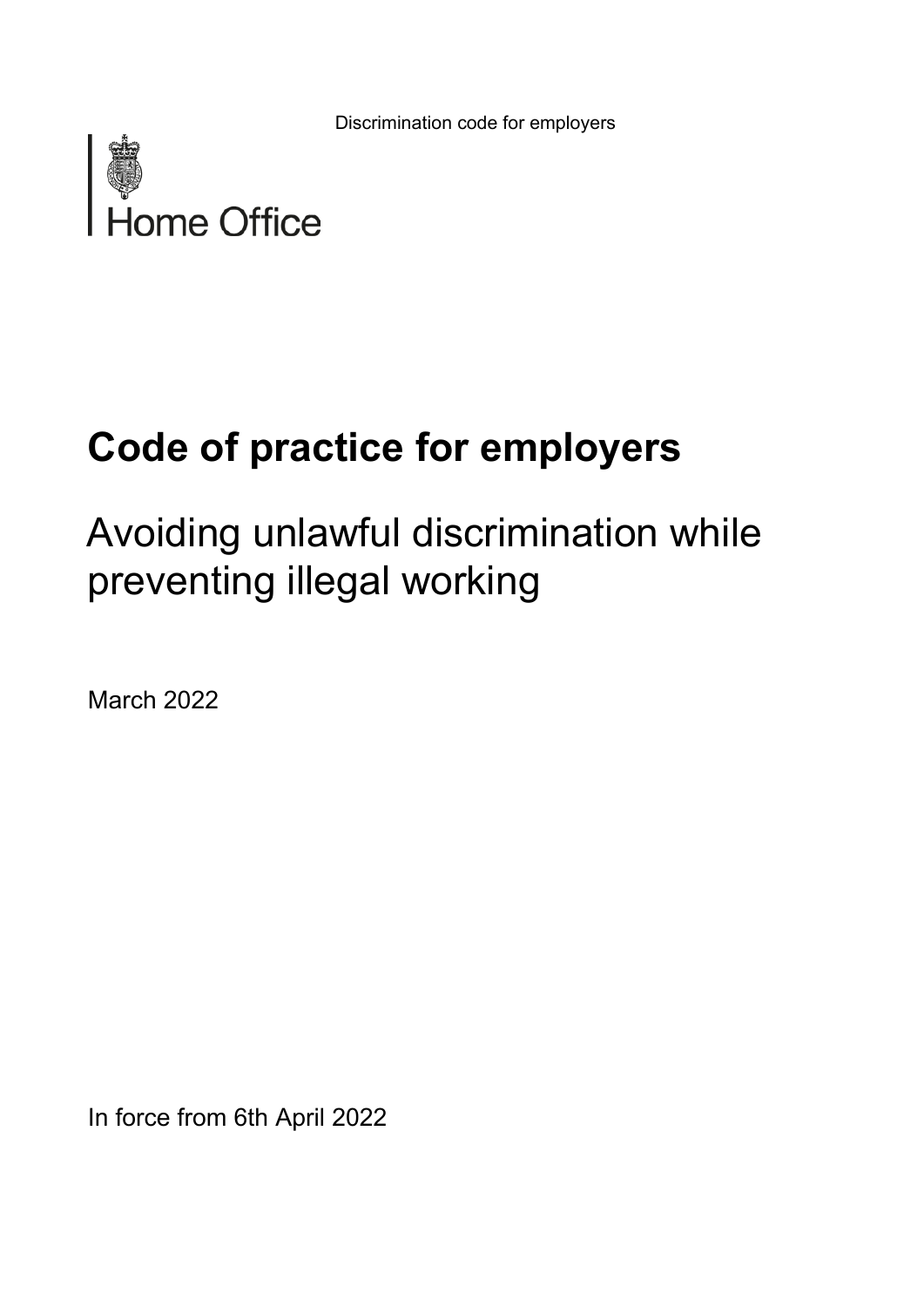## **Contents**

| 1: Introduction                                                            | 3              |
|----------------------------------------------------------------------------|----------------|
| References                                                                 | $\overline{4}$ |
| For whom is this code of practice relevant?                                | 5              |
| 2: What is discrimination?                                                 | 6              |
| Direct discrimination                                                      | 6              |
| Indirect discrimination                                                    | $\overline{7}$ |
| Unlawful race discrimination in employment                                 | $\overline{7}$ |
| Action against you                                                         | 8              |
| 3: How to avoid discrimination                                             | 10             |
| Fair recruitment processes for those with an entitlement to work in the UK | 11             |
| 4: If you need more information                                            | 13             |
| Information for employees                                                  | 13             |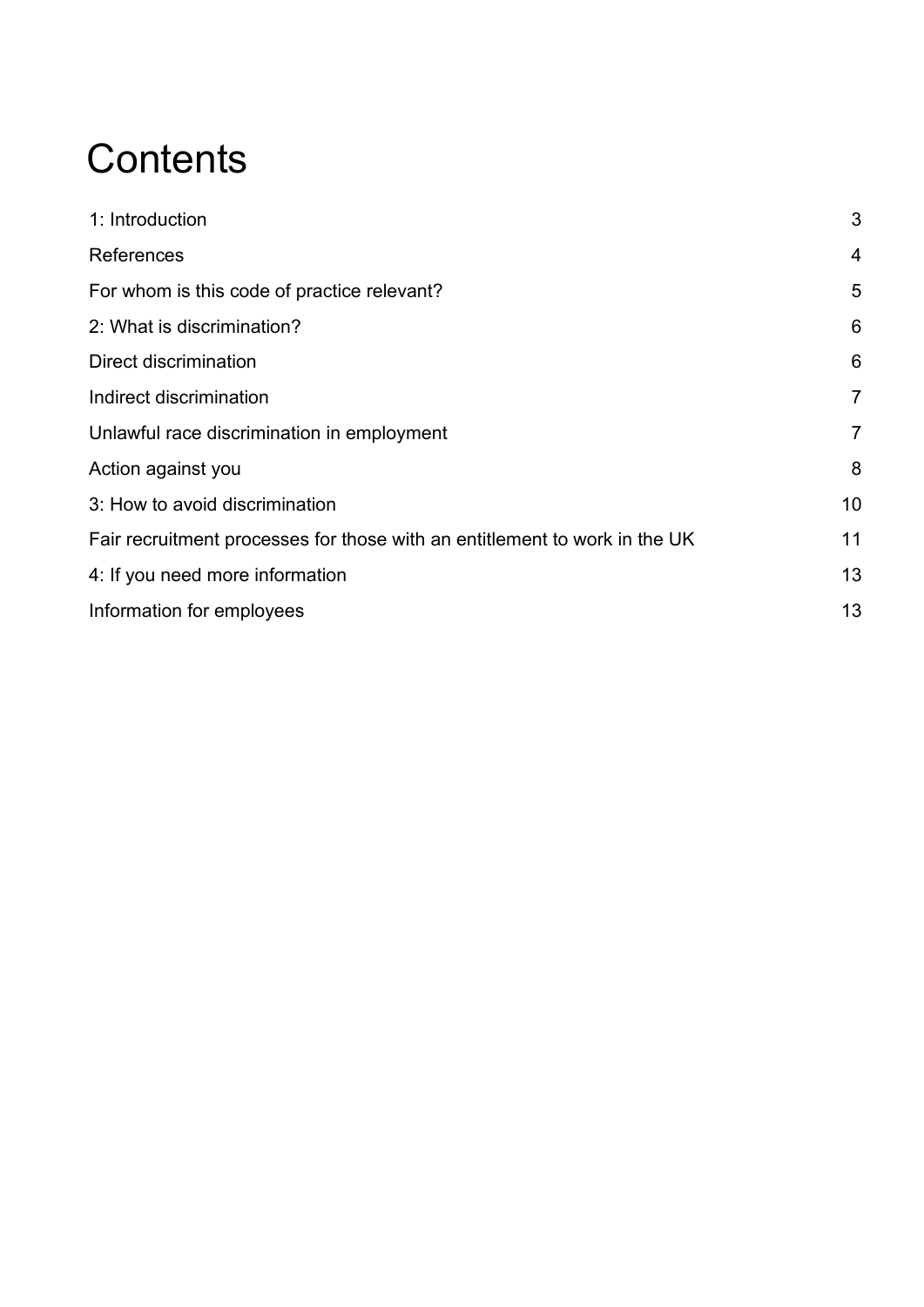## <span id="page-2-0"></span>1: Introduction

Employers have a legal duty to prevent illegal working by ensuring that those they employ have the requisite right to work in the UK. An employer who does not carry out proper checks before employing someone whose immigration status does not entitle them to undertake the work in question, may be liable for a civil penalty. An employer who knowingly employs someone without the correct immigration status may be committing a criminal offence.

The purpose of this code of practice is to ensure that employers do not unlawfully discriminate contrary to the Equality Act 2010 and/or relevant legislation in Northern Ireland when complying with the duty to prevent illegal working, and in particular when carrying out 'right to work' checks when recruiting or employing people. The code provides practical guidance on what employers should or should not do, to avoid unlawful discrimination when complying with your duty as an employer to conduct 'right to work' checks. The code also applies to organisations, such as employment and recruitment agencies where they are employers. Employment and recruitment agencies have additional and separate statutory obligations under the Equality Act 2010, for example those that apply to 'employment service-providers.'

This code of practice has been issued under section 23(1) of the Immigration, Asylum and Nationality Act 2006. It sets out guidance in relation to an employer's legal obligations in Great Britain under the Equality Act 2010, and in Northern Ireland, under the Race Relation (NI) Order 1997, as amended.

Although unlawful discrimination may occur in several different ways, for the purpose of this code of practice, the focus will be on the subject of avoiding race discrimination.

This is a statutory code that has been approved by the Secretary of State and laid before Parliament. As per section 23(2) of the Immigration Asylum and Nationality Act 2006, the Equality and Human Rights Commission and the Equality Commission for Northern Ireland have been consulted regarding the contents of this code. Employment Tribunals may take account of any part of this code which may be relevant to matters of discrimination.

Public authorities must also adhere to this code. In addition, they are subject to the public sector equality duty which requires public authorities to have due regard to the need to<sup>1</sup>:

- (a) eliminate discrimination, harassment, victimisation and any other conduct that is prohibited by or under the 2010 Act
- (b) advance equality of opportunity between persons who share a relevant protected characteristic and persons who do not share it ('protected characteristic' is defined below)
- (c) foster good relations between persons who share a relevant protected characteristic and persons who do not share it.

<span id="page-2-1"></span><sup>&</sup>lt;sup>1</sup> This duty does not apply to public authorities in Northern Ireland (with the exception of some UK wide bodies whose remit extends there). The corresponding duty on designated public authorities in Northern Ireland under [section 75 of the Northern Ireland Act 1998](https://www.legislation.gov.uk/ukpga/1998/47/section/75) which obliges them, in relation to carrying-out their functions there, to have due regard to the need to promote equality of opportunity (amongst other things) between persons of different religious belief, political opinion, racial group, age, marital status or sexual orientation.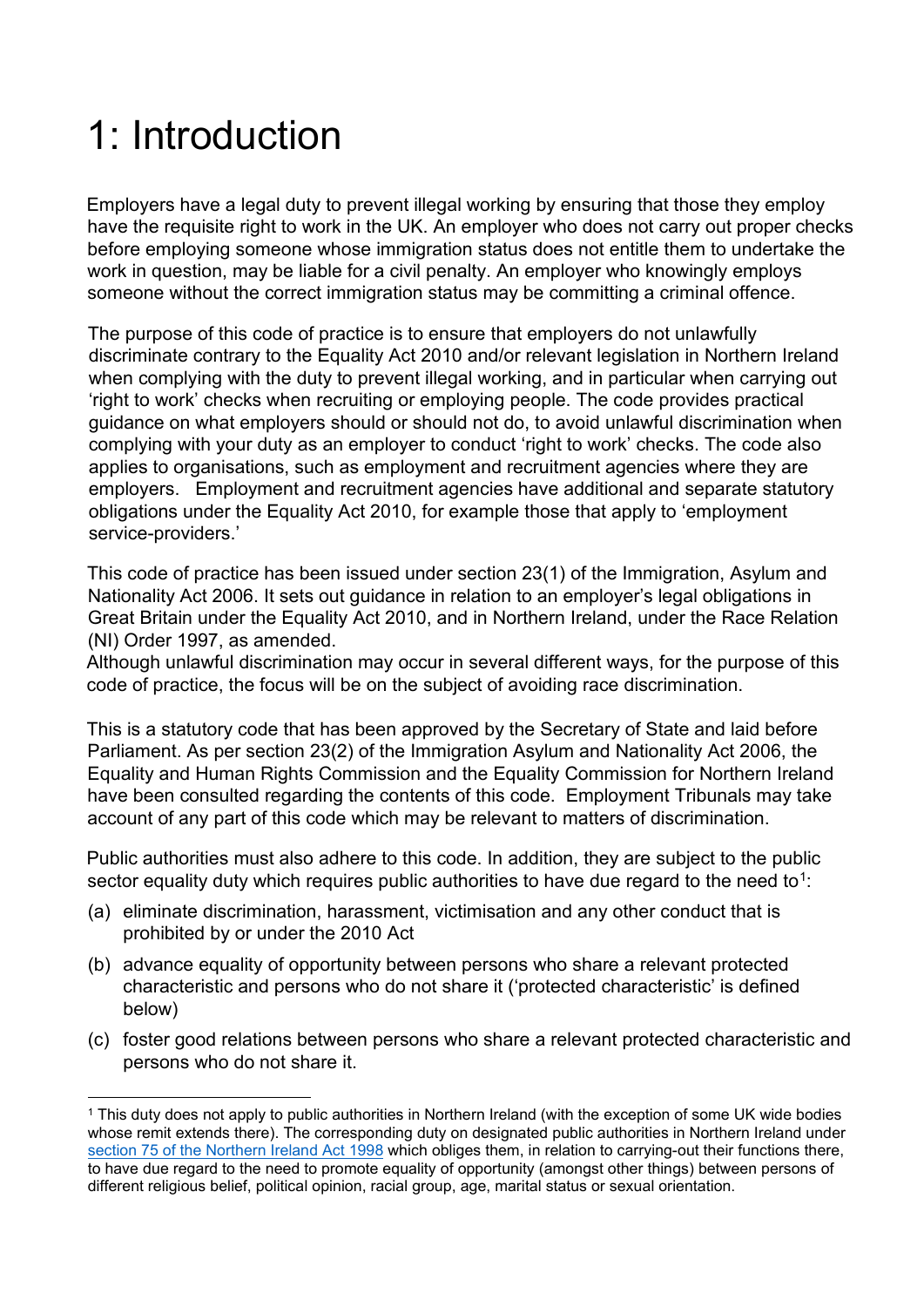This code has been issued alongside guidance and the 'Code of practice on preventing illegal working: civil penalty scheme for employers,' available on GOV.UK at:

[https://www.gov.uk/government/publications/illegal-working-penalties-codes-of-practice-for](https://www.gov.uk/government/publications/illegal-working-penalties-codes-of-practice-for-employers)[employers](https://www.gov.uk/government/publications/illegal-working-penalties-codes-of-practice-for-employers)

For further information about how to carry out a right to work check, the Home Office has published a code of practice and further guidance available on GOV.UK:

<https://www.gov.uk/government/collections/right-to-work-checks-employer-guidance>

#### <span id="page-3-0"></span>**References**

Throughout this code of practice, the Equality Act 2010 is referred to as 'the 2010 Act', and the Race Relations (Northern Ireland) Order 1997, as amended, as 'the 1997 Order'.

'Civil Penalty' means a notice given under section 15(2) of the Immigration, Asylum and Nationality Act 2006 that requires an employer to pay a penalty of a specified amount.

'Document' means an original document unless specified that a copy, electronic or screenshot is acceptable.

'eVisa' refers to a digital visa provided by the Home Office as evidence of a person's immigration status (permission to enter or stay in the UK).

'Home Office Employer Checking Service' refers to the enquiry and advice service operated by the Home Office that employers are required to contact in certain circumstances to check whether a person is allowed to work in the UK and, if so, the nature of any restrictions on that person's right to do so.

'Home Office online right to work checking service' means the online system allowing employers to check whether a person is allowed to work in the United Kingdom and, if so, the nature of any restrictions on that person's right to do so. For the avoidance of doubt, this system is accessible for employers on the 'View a job applicant's right to work details' page on GOV.UK. No other online portal relating to immigration status may be used instead for right to work checking purposes.

An 'identity service provider' (IDSP) is a provider of identity verification services using identity validation technology. In the context of this code or practice, they may be certified to provide identity verification to specific levels of confidence, specified by government standards. IDSPs are sometimes referred to as 'identity providers'.

'Leave to Enter' or 'Leave to Remain' – see 'Permission to Enter' and 'Permission to Stay'.

'Permission to Enter' also known as 'Leave to Enter'. Immigration documents and guidance may refer to either term, both are acceptable. This means that a person has permission from the Home Office to enter the UK.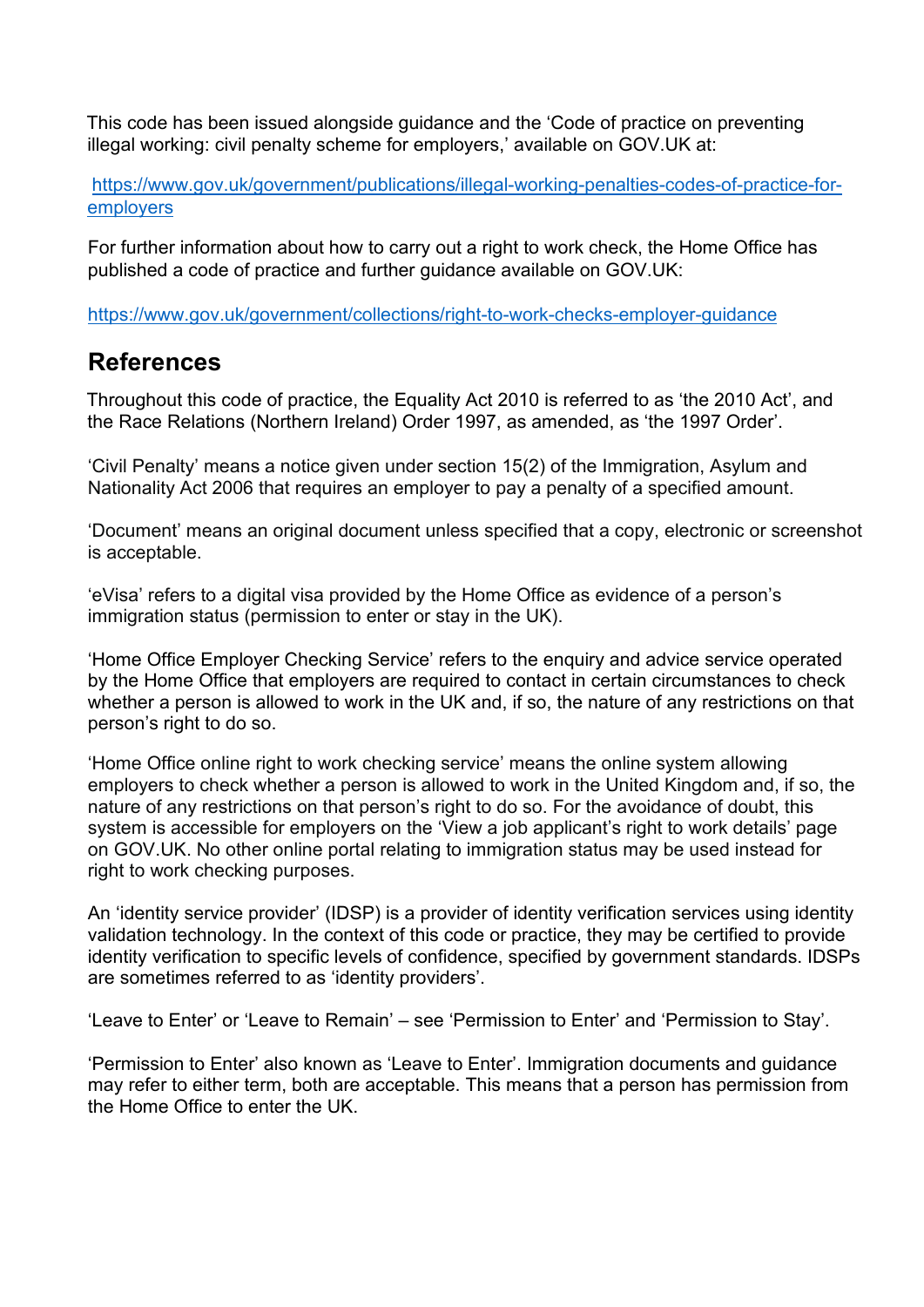'Permission to Stay' also known as 'Leave to Remain'. Immigration documents and guidance may refer to either term, both are acceptable. This means that a person has permission from the Home Office to be in the UK.

Settlement' (previously known as Indefinite Leave to Enter / Indefinite Leave to Remain), means that a person has permission from the Home Office to be in the UK indefinitely.

'Statutory excuse' means the steps an employer can take to avoid liability for a civil penalty. Employers gain a statutory excuse against liability for a civil penalty when they conduct right to work checks in the manner set out in legislation and guidance.

'We' or 'us' in this guidance mean the Home Office.

'You' and 'your' in the guidance mean the employer (including employment businesses and employment agencies where they are the employer).

#### <span id="page-4-0"></span>**For whom is this code of practice relevant?**

This version of the code of practice applies to all employment commencing on or after 6 April 2022. It also applies where a repeat check on an existing worker is required to be carried out on or after 6 April 2022 to retain a statutory excuse.

All employers in England, Scotland, Wales and Northern Ireland must adhere to this code. It also applies to certain organisations, such as employment businesses and employment and recruitment agencies (including online agencies) where they are employers. An employment agency or business also has responsibilities under the Equality Act 2010 and may be liable if practising unlawful discrimination, even if it is acting on the instructions of an employer, such as at the behest of one of its clients.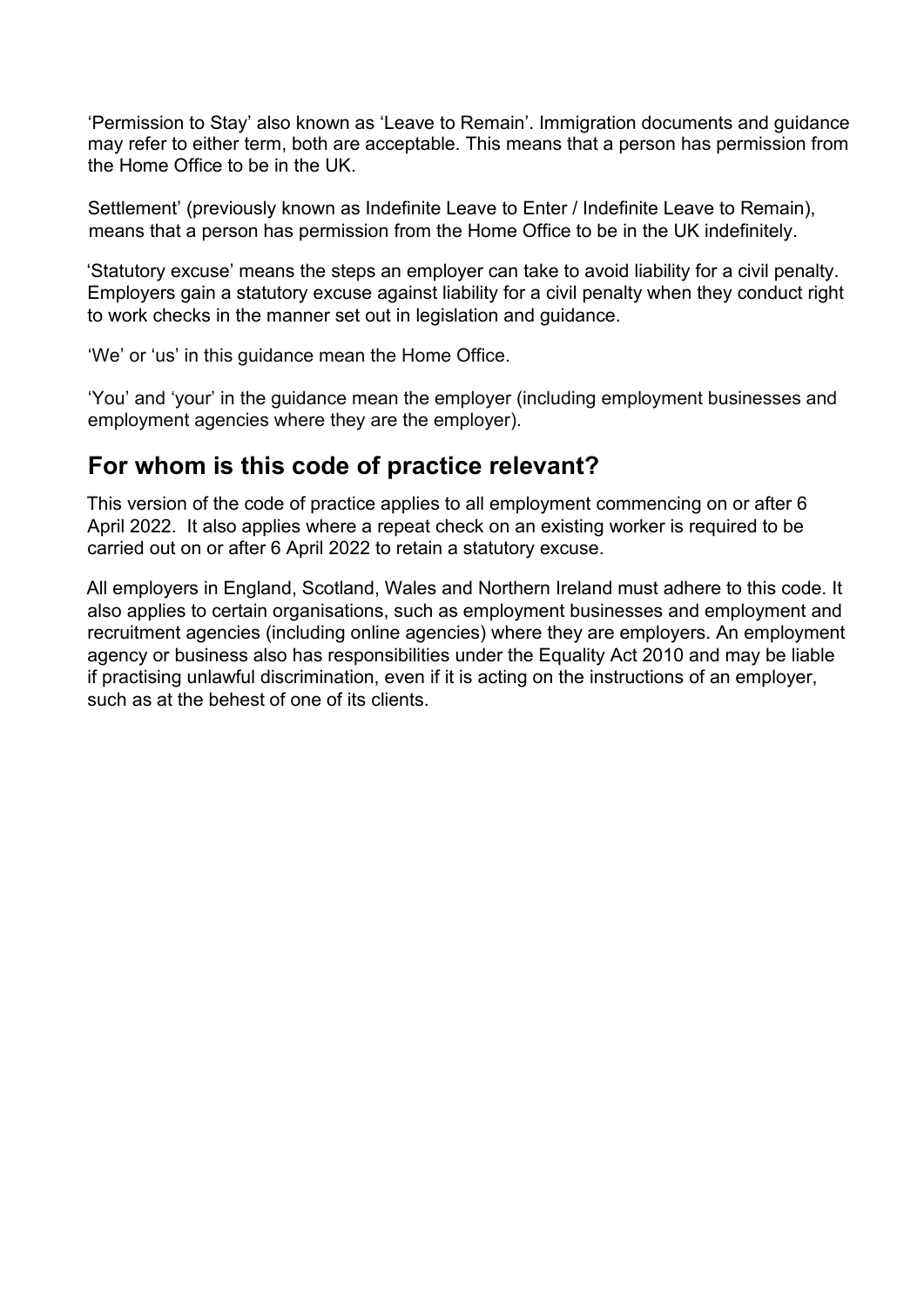## <span id="page-5-0"></span>2: What is discrimination?

The Equality Act 2010 prohibits discrimination and other unlawful acts in employment practices on the following grounds, known as 'protected characteristics':

- age
- disability
- gender reassignment
- marriage or civil partnership
- pregnancy and maternity
- race
- religion or belief
- sex
- sexual orientation

In Northern Ireland, legislation prohibits discrimination on the grounds of:

- age
- disability
- gender reassignment
- political opinion
- pregnancy and maternity
- race
- religious or similar philosophical belief
- sex
- sexual orientation

The protected characteristic of race includes skin colour, nationality or ethnic or national origins.

### <span id="page-5-1"></span>**Direct discrimination**

This is when an individual is treated worse than another person or people because either:

- they have a protected characteristic
- someone thinks they have a protected characteristic (known as discrimination by perception)
- they are connected to someone with that protected characteristic (known as discrimination by association).

Unless there is a statutory exception, such as the actions that employers are obliged to take in order to comply with their duties under the 2006 Act, direct discrimination cannot be excused or defended.

Examples of direct discrimination where there is no statutory exception are: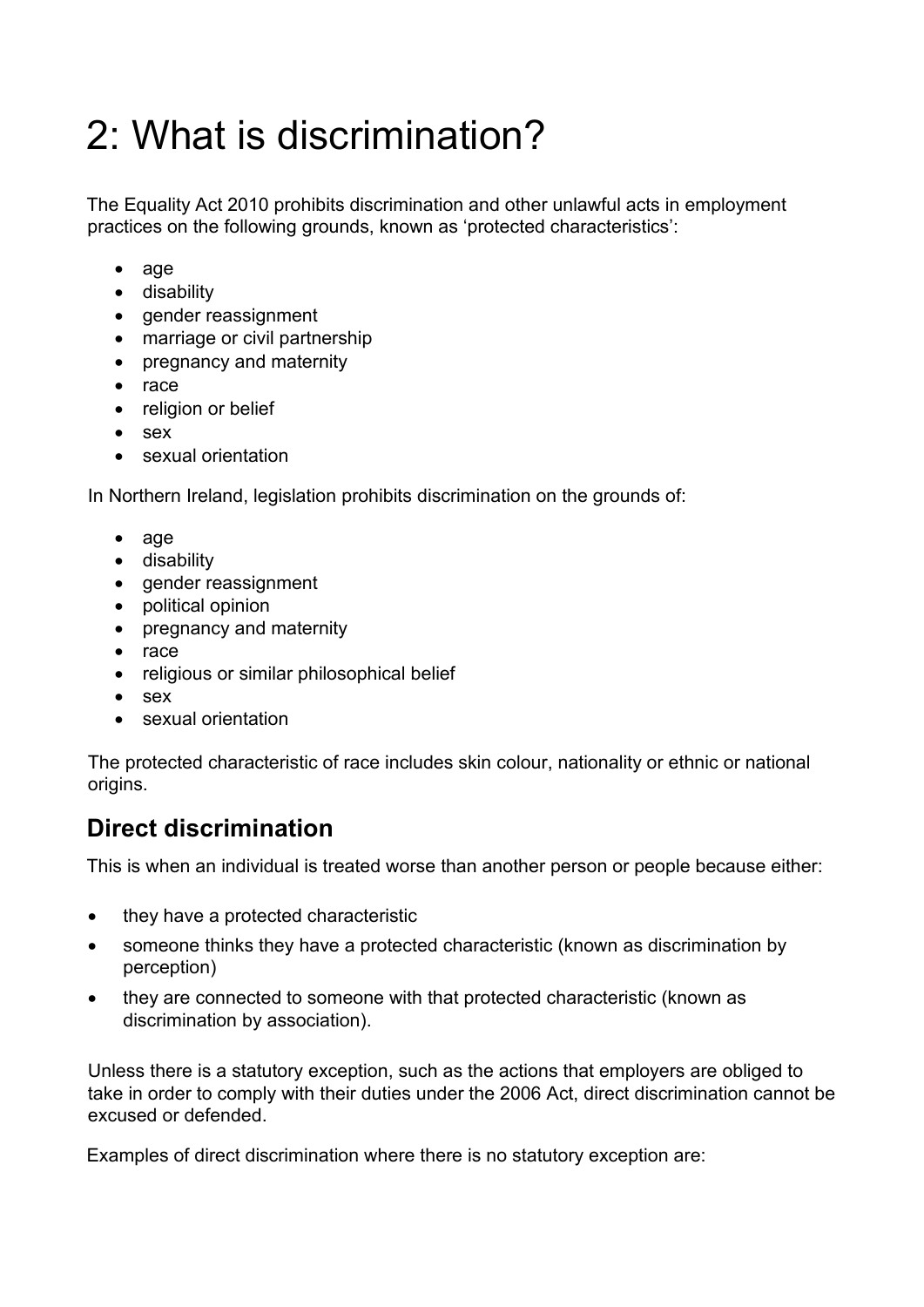- rejecting all job applicants because they do not have British nationality or another specified nationality
- refusing to consider any non-British /Irish job applicants.
- where the assumption is made that people from certain nationalities or ethnic groups cannot work as a team
- where individuals are intentionally only recruited from one nationality or ethnic group
- where it is assumed without foundation that overseas qualifications and experience are inferior

In the context of right to work checks, examples of direct discrimination might include:

- not interviewing someone from a certain nationality or ethnic group because it is assumed that they will not have the right to work in the UK
- carrying out right to work checks for a Black employee but not for his White colleague

### <span id="page-6-0"></span>**Indirect discrimination**

**Indirect discrimination** occurs where:

- there is a policy that applies in the same way irrespective of protected characteristics, but disadvantages a group of people who share a protected characteristic, and
- an individual is disadvantaged as part of this group.

This will be unlawful, unless the provision, criterion or practice is objectively justifiable (proportionate and necessary). It makes no difference whether anyone intended the policy to disadvantage an individual or not.

For example:

• to require that an employee has been resident in the UK for over 5 years prior to starting employment is likely to be indirectly discriminatory since some migrants who have the right to work will not have been resident in the UK for that period of time.

It is also unlawful to instruct or induce another person to discriminate, or to publish an advertisement or notice that indicates an intention to discriminate.

### <span id="page-6-1"></span>**Unlawful race discrimination in employment**

As stated in the Equality Act 2010, race can mean any individual's colour or nationality (including citizenship). It can also mean an individual's ethnic or national origins, which may not be the same as their current nationality. For example, an individual may not have been born in the UK but be living in the UK with a British passport. Race also covers ethnic and racial groups. This means a group of people who all share the same protected characteristic of ethnicity or race.

You must not discriminate because of race: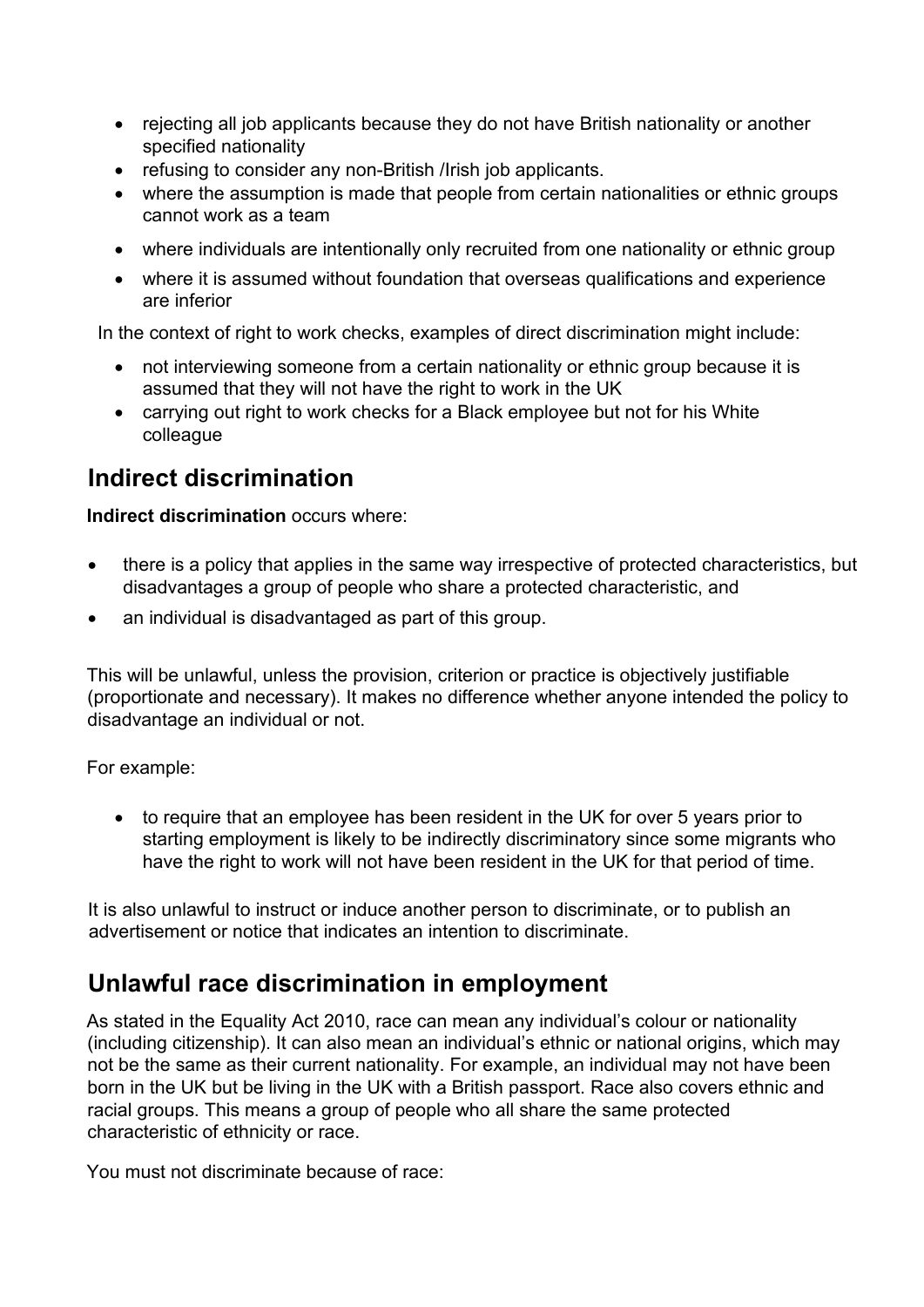- in the arrangements you make to decide who should be offered employment
- as to the terms on which you offer to employ a person
- by refusing or deliberately failing to offer employment

It is also unlawful for you to discriminate because of race against a worker:

- in the terms of employment provided
- in the way you make opportunities for training, promotion, transfer, facilities, services or other benefits available
- by refusing access to such opportunities, benefits, facilities or services
- by dismissing the worker or subjecting him to any other detriment

Harassment is unwanted conduct related to a protected characteristic that violates someone's dignity or creates an intimidating, hostile, degrading, humiliating or offensive environment for them.

It should also be noted that it is unlawful to victimise a person because it is believed he or she has done, intends to do, or might do, a 'protected act'. A protected act can be anything done for the purposes of or in connection with the 2010 Act, such as making or supporting a complaint of discrimination, bringing legal proceedings, providing information, evidence or statements.

Employers must also not subject job applicants or employees to harassment under the terms of the 2010 Act and the 1997 Order.

It is also unlawful to instruct or induce another person to discriminate, or to publish an advertisement or notice that indicates an intention to discriminate. Under the 2010 Act and the 1997 Order, discrimination committed by an employee in the course of their employment, is treated as having been committed by you as their employer, as well as by the individual employee, whether or not you knew or approved the acts of discrimination. It may be a defence to this liability if you can prove that you took all reasonable steps to prevent such discrimination. For example, in the context of your duties to prevent illegal working, you might provide training to employees on how to carry out right to work checks in accordance with this code both before and during employment.

Employers should be mindful of all forms of discrimination when applying the provisions of the Immigration and Asylum Act 2006 (the 2006 Act). If for example, people affected by religious discrimination are from a particular racial group, the discrimination might also amount to indirect race discrimination – for example, case law has established that Sikhs and Jews can be described as having an 'ethnic origin'. It should also be noted that in Northern Ireland, the 1997 Order also expressly covers the Irish Traveller Community, which is also a racial group for the purposes of the Act.

### <span id="page-7-0"></span>**Action against you**

Anyone who believes that they have been discriminated against, either directly or indirectly, by you, as an employer, a prospective employer or an employment agency, may issue a claim in an Employment Tribunal, or an Industrial Tribunal in Northern Ireland. If the claim is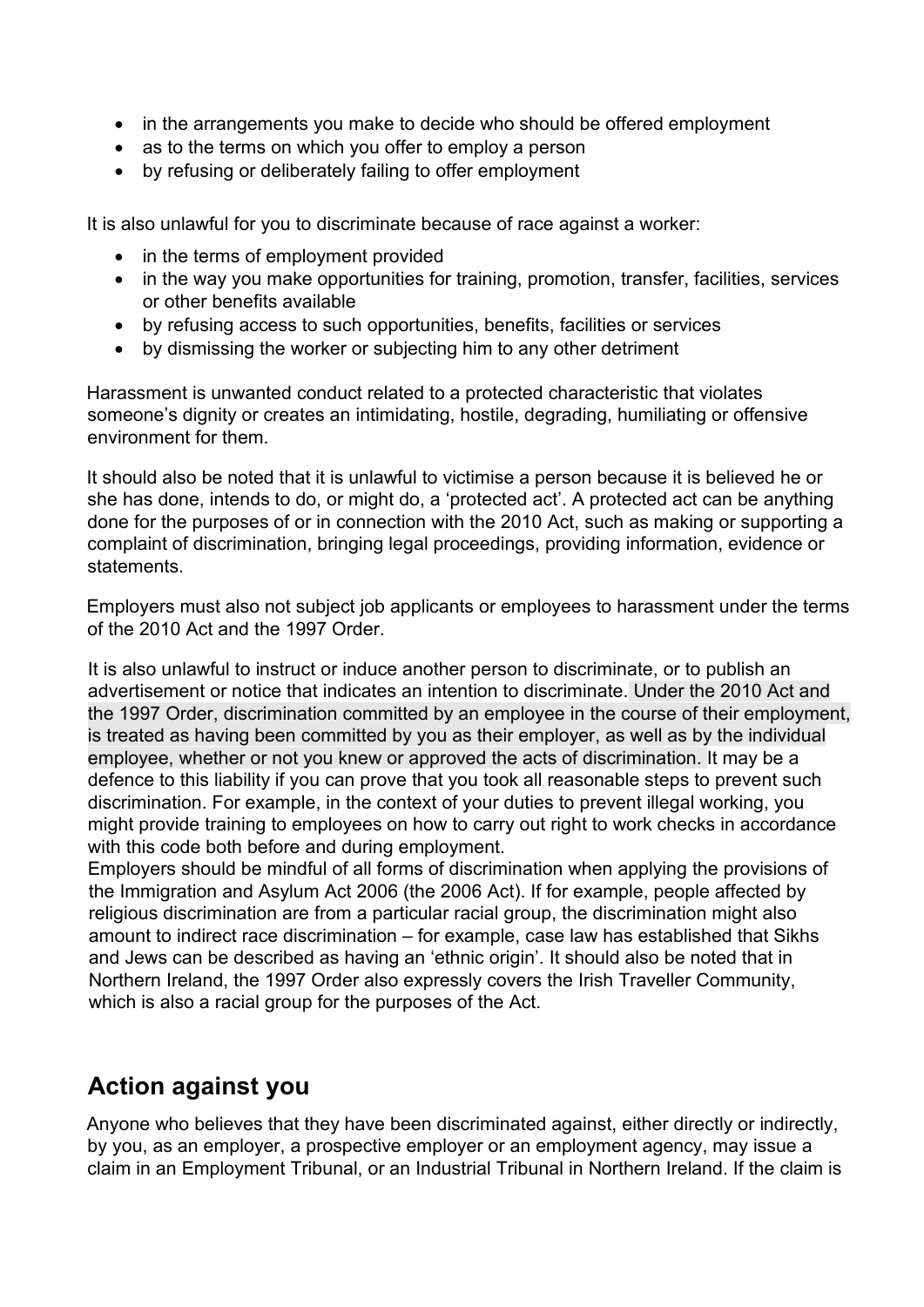upheld, the Tribunal will normally order you to pay compensation, for which there is no upper limit.

The content of this code of practice can be taken into account by a Tribunal in determining whether you have discriminated against an employee or prospective employee. The Equality and Human Rights Commission and the Northern Ireland Equality Commission can also take regulatory action against you if you publish a discriminatory advertisement or instruct or induce another person (including an employment or recruitment agency) to discriminate.

Where you are found to have committed an act of unlawful race discrimination, the Public Procurement Regulations 2015 provide that public authorities may disqualify your organisation from entering into public procurement contracts.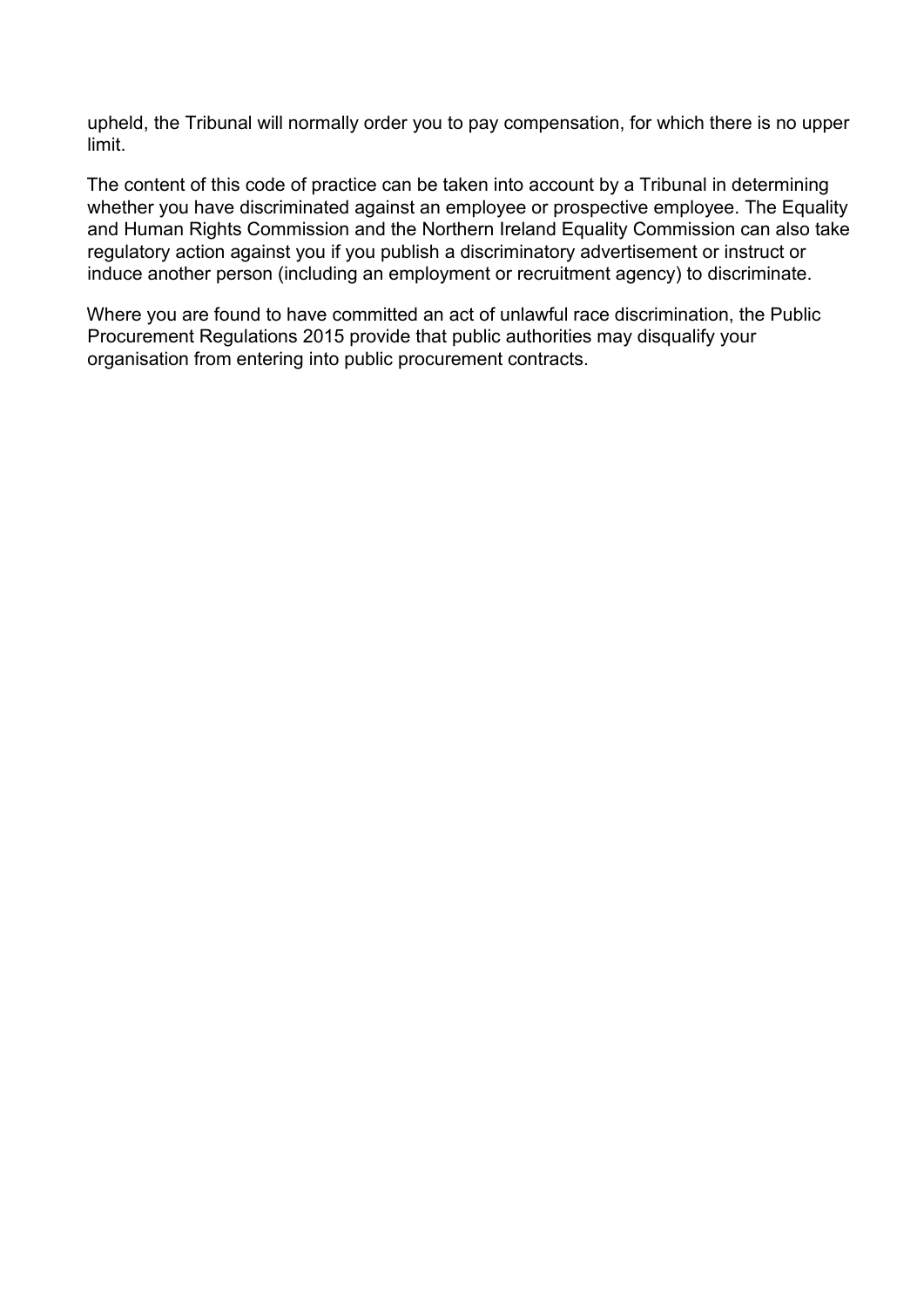## <span id="page-9-0"></span>3: How to avoid discrimination

Employers should:

- be consistent in how they conduct right to work checks on all prospective employees, including British citizens.
- ensure job selections are made on the basis of suitability for the post.
- Ensure that no prospective job applicants are discouraged or excluded, either directly or indirectly, because of known or perceived protected characteristics.

Employers should not:

- discriminate when conducting right to work checks.
- only check the status of those who appear to the employer likely to be migrants
- Make assumptions about a person's right to work in the UK or their immigration status on the basis of their colour, nationality, ethnic or national origins, accent, surname or the length of time they have been resident in the UK.

Otherwise, you may be acting in a discriminatory manner and it could be used as evidence against you in proceedings under the Equality Act 2010 or the Race Relations (Northern Ireland) Order 1997, as amended.

All employers should take steps to ensure that discrimination including racial harassment and victimisation does not happen in the workplace. Employers should aim for a culture of zero tolerance of race discrimination. As a matter of good employment practice, employers should have clear written procedures for the recruitment and selection of all workers based on equal and fair treatment for all applicants. Copies of these procedures should be made available to all relevant staff.

The best way to ensure that you do not discriminate is to treat all applicants fairly at each stage of the recruitment process.

For further information, employers may refer to the fair recruitment recommendations made by the Equality Human Rights Commission and the Equality Commission for Northern Ireland these can be found at:

[Employment: Statutory Code of Practice | Equality and Human Rights Commission](https://www.equalityhumanrights.com/en/publication-download/employment-statutory-code-practice)  [\(equalityhumanrights.com\)](https://www.equalityhumanrights.com/en/publication-download/employment-statutory-code-practice)

ECNI - [Fair employment code of practice, Employers and Service Providers, Equality](https://www.equalityni.org/FairEmployment)  [Commission, Northern Ireland \(equalityni.org\)](https://www.equalityni.org/FairEmployment)

These recommendations are designed to help employers avoid unlawful discrimination on all of the protected equality grounds and in all aspects of the recruitment process and employment relationship. This code of practice offers guidance in addition to these recommendations on the employer's specific task of preventing illegal working when conducting right to work checks.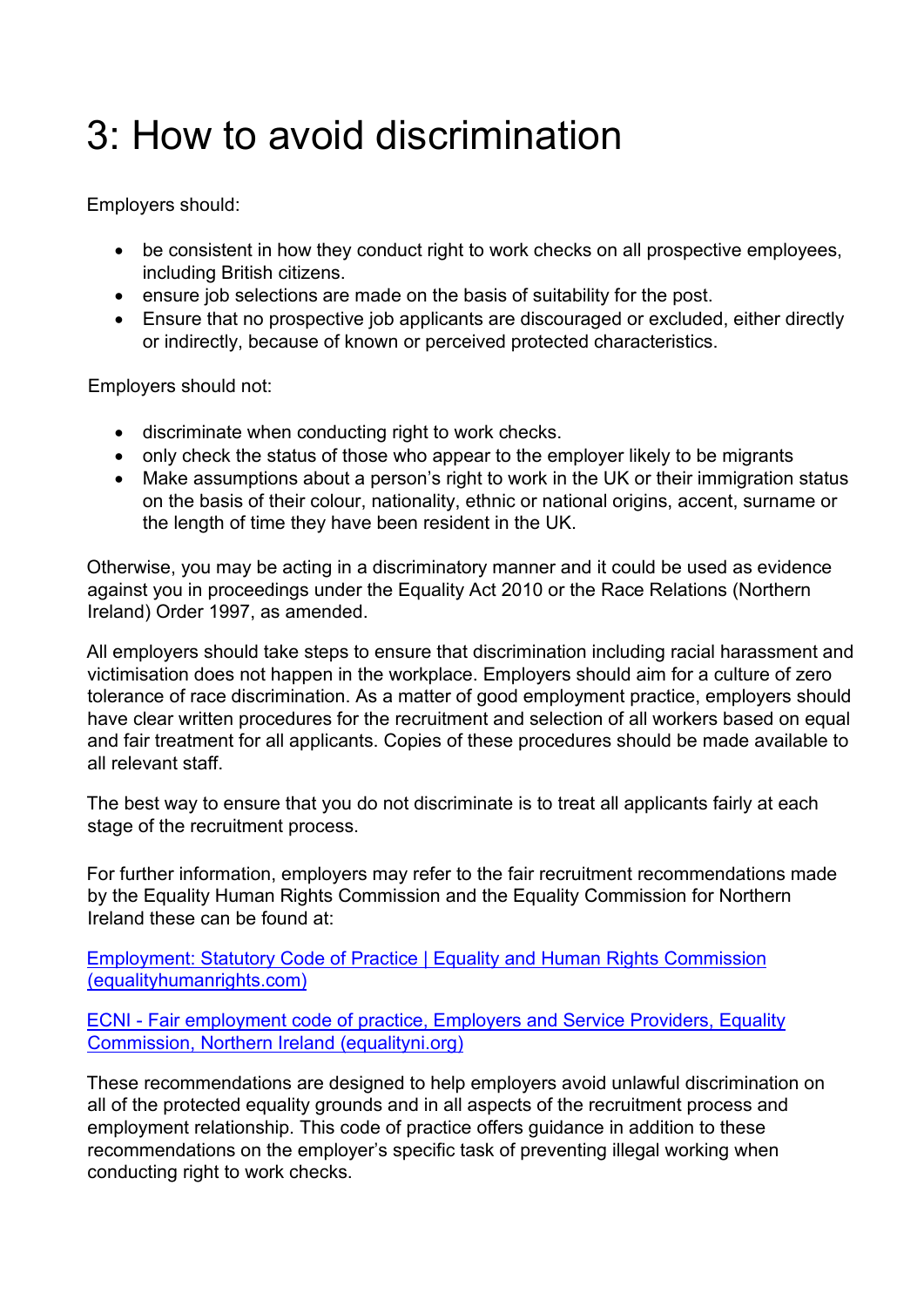### <span id="page-10-0"></span>**Fair recruitment processes for those with an entitlement to work in the UK**

Employers must be satisfied that an applicant has the right to undertake the work in question the UK.

You should conduct a right to work check before you employ a person to ensure their immigration status allows them to carry out the work in question. If an individual's right to work is time-limited, you should conduct a follow-up check shortly before it is due to come to an end.

There are three types of right to work checks: a manual document-based check, the use of the services of an Identity Service Provider (IDSP) or to carry out a Home Office online check. Conducting any of these checks as set out in this guidance and in the [code of](https://www.gov.uk/government/publications/illegal-working-penalties-codes-of-practice-for-employers-2018)  [practice](https://www.gov.uk/government/publications/illegal-working-penalties-codes-of-practice-for-employers-2018) [wi](https://www.gov.uk/government/publications/illegal-working-penalties-codes-of-practice-for-employers-2018)ll provide you with a statutory excuse.

You can also use the [Employer Checking Service](https://www.gov.uk/employee-immigration-employment-status) where an individual has an outstanding application, administrative review or appeal, or if their immigration status requires verification by the Home Office, for example in the case of Crown Dependencies.

You should refer to the employer's guidance for full details on how to carry out a right to work check.

#### <https://www.gov.uk/government/publications/right-to-work-checks-employers-guide>

If you are carrying out a right to work check on one applicant, you should make sure you check all applicants being considered at that stage.

Employers should only ask questions about an applicant's or worker's immigration status where it is necessary to determine whether their status imposes limitations on the number of hours they may work each week, the type of work they may carry out. You should ensure that applicants or employees are not asked about their immigration status because of their race, nationality or ethnic or national origins.

#### **Job applicants and employees with a time-limited right to work**

Job applicants should not be treated less favourably if they produce acceptable documents showing a time-limited right to work in the UK. Once a person who has time-limited permission to stay in the UK has established their initial and ongoing entitlement to work, they should not be treated less favourably during their employment, including as to the terms of their employment, opportunities for training, promotion or transfer, benefits, facilities or services, or by dismissing the worker or subjecting them to some other detriment, other than further right to work checks as prescribed in the guidance and ['Code](https://www.gov.uk/government/publications/illegal-working-penalties-codes-of-practice-for-employers)  [of practice on preventing illegal working: civil penalty scheme for employers'](https://www.gov.uk/government/publications/illegal-working-penalties-codes-of-practice-for-employers) , available on GOV.UK at:

[https://www.gov.uk/government/publications/illegal-working-penalties-codes-of-practice-for](https://www.gov.uk/government/publications/illegal-working-penalties-codes-of-practice-for-employers)[employers](https://www.gov.uk/government/publications/illegal-working-penalties-codes-of-practice-for-employers)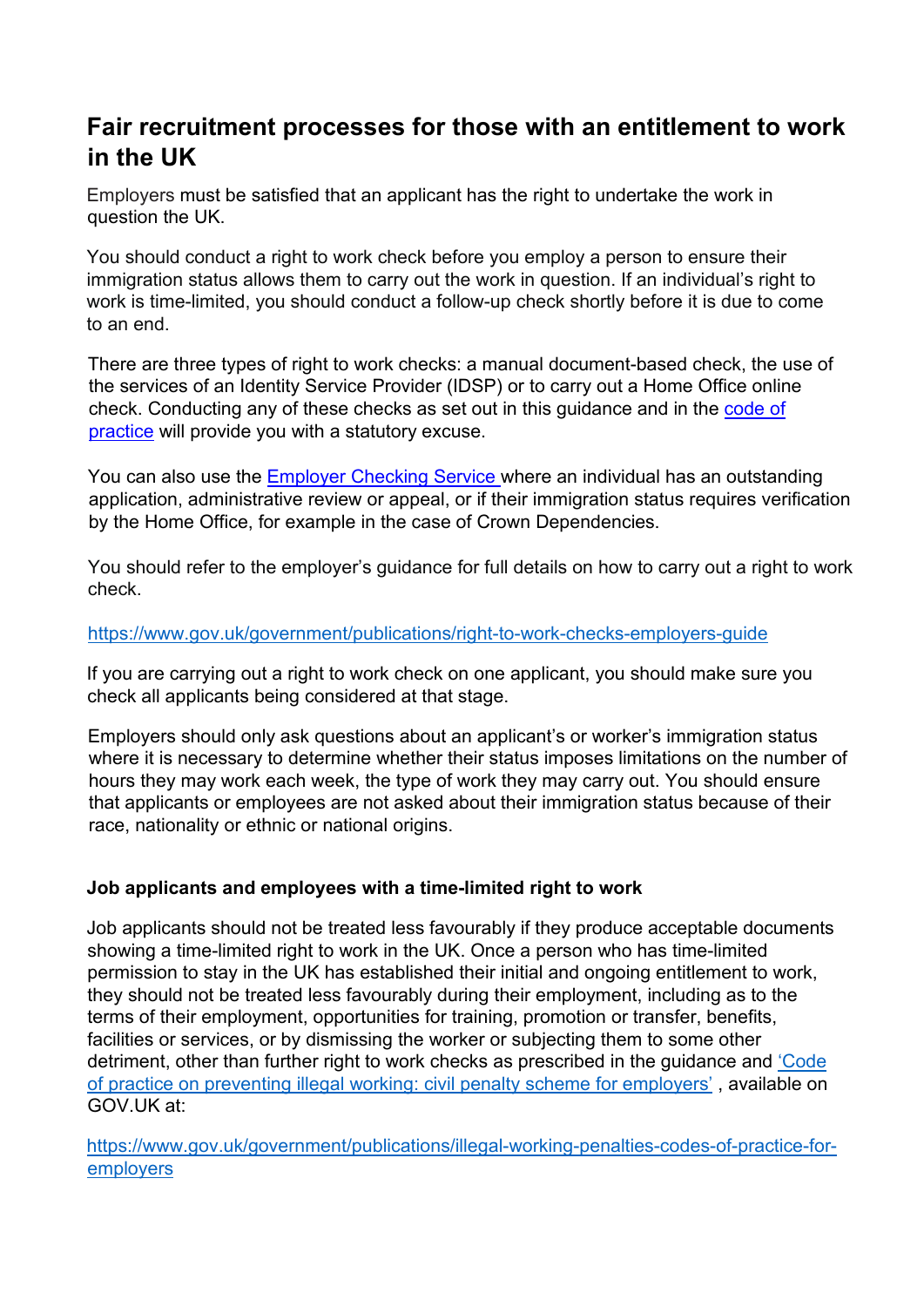It is possible for a migrant to apply to extend their leave to remain. If they do so before their previous status expires, they continue to have any right to work that they previously had while their application and any associated administrative review or appeal is outstanding.

You must not discriminate against any individual based upon the type of right to work check carried out. For instance, an individual may decide that they do not want to use an IDSP for digital identity document verification and choose to demonstrate their right to work using a physical document instead. Furthermore, some individuals who hold immigration leave will be able to demonstrate a right to work using the Home Office online service, and others will not. Neither group should be discriminated against or treated less favourably.

#### **Conducting a right to work check**

Job applicants should not be treated more or less favourably if they have an eVisa. This means employers cannot, for example, only employ individuals who have digital evidence and refuse to carry out manual checks on those who do not have access to the Home Office online checking service.

Where a right to work check has been conducted using the online service, the information is provided in real-time directly from Home Office systems and there is no requirement to carry out a manual document-based check. Employees should be invited to provide their share code in their application which, along with the applicant's date of birth, will allow the employer to check their immigration status via the online service available on gov.uk at:

<https://www.gov.uk/view-right-to-work>

#### **Job applicants who cannot evidence their right to work**

Employers may encourage use of the online checking service and may support employees in doing so (for example by providing access to hardware and the internet). However, employers are not permitted to mandate online checks, except for those employees who have been provided with an eVisa.

You can also use the [Employer Checking Service](https://www.gov.uk/employee-immigration-employment-status) where an individual has an outstanding application, administrative review or appeal, or if their immigration status requires verification by the Home Office, for example in the case of Crown Dependencies.

Employers should try to keep the job open for as long as possible in order to provide an individual with the opportunity to demonstrate their right to work but are not obliged to do so where the need to recruit someone is urgent. It is ultimately the decision of the employer whether or not to employ an individual.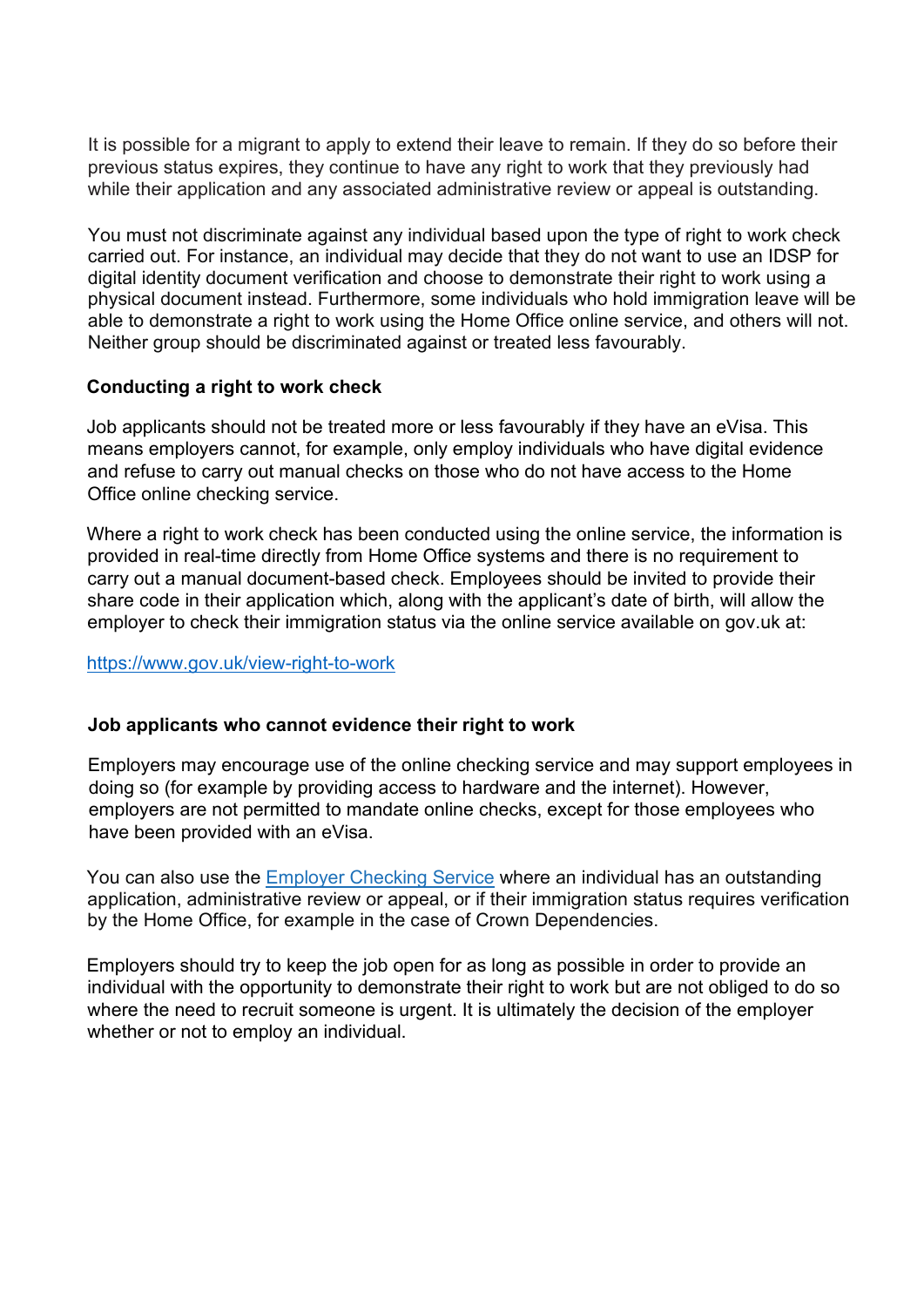# <span id="page-12-0"></span>4: If you need more information

The Equality and Human Rights Commission (EHRC) and the Equality Commission for Northern Ireland provide further information on matters relating to the law on discrimination. Information and contact details are available at

- <http://www.equalityhumanrights.com/>
- [http://www.equalityni.org](http://www.equalityni.org./)

The EHRC has produced a Statutory Code of Practice on Employment which contains detailed and practical guidance to help employers to comply with the Equality Act 2010, together with guidance and good practice for small businesses. These publications are available on its website.

Home Office guidance and the separate 'Code of practice on the prevention of illegal working: civil penalty scheme for employers' are available at:

<http://www.gov.uk/government/collections/employers-illegal-working-penalties>

Home Office advice for employers about complying with the law on preventing unlawful migrants working is available from the Sponsorship, Employer and Education Helpline on 0300 123 4699. The Helpline is open Monday to Thursday, between 9am and 5pm; Friday, 9am to 4.30 pm, and not bank holidays.

### <span id="page-12-1"></span>**Information for employees**

You should not be offended if an employer asks you to evidence your right to work. Employers are expected to conduct right to work checks on all job applicants. By performing the checks and keeping records of checks they have made, employers will protect themselves from a civil penalty should it turn out they have inadvertently employed someone who is here unlawfully. The checks are not intended to do anything other than restrict illegal working practices.

The way you can evidence your right to work may vary depending on your nationality or immigration status. If you are in possession of a UK or Irish passport or you have access to the Home Office online checking service, the employer is unlikely to need to see any further documents. For documents that are encountered less frequently, the employer might need to make further checks, by consulting guidance or possibly by contacting the Home Office to verify your immigration status directly with us. You can assist employers and speed up the process for yourself by making sure your documents are ready for checking when the employer needs to see them.

Anyone who believes that they have been discriminated against, either directly or indirectly, by an employer or prospective employer on the basis of one or more protected characteristic may bring a complaint before a Tribunal.

It is unlawful to victimise a person because he or she has made or supported a complaint of race discrimination.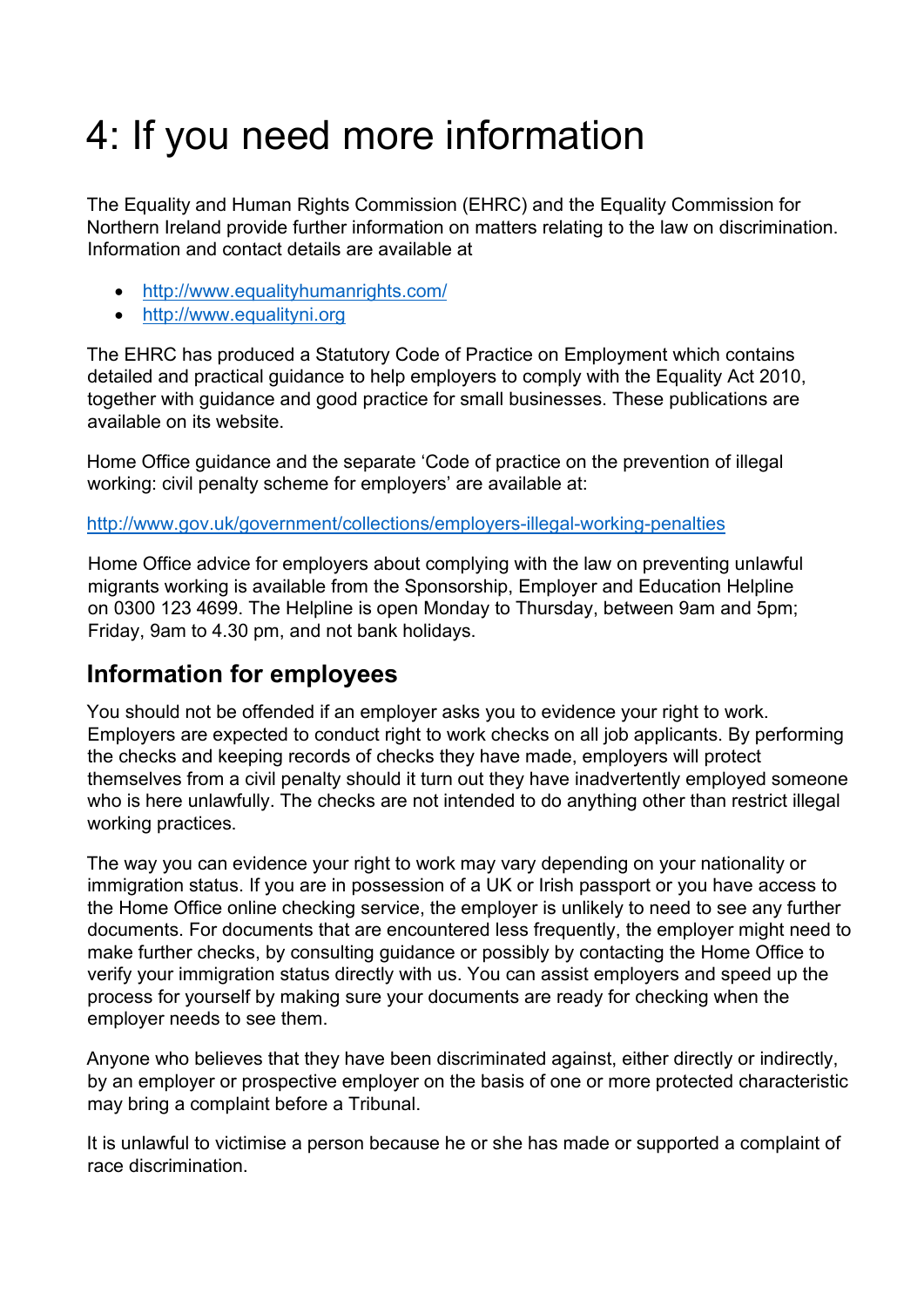If you need expert advice and support on discrimination, you can call the Equality Advisory Support Service (EASS) on 0808 800 0082

[https://www.gov.uk/discrimination-your-rights.](https://www.gov.uk/discrimination-your-rights)

In Northern Ireland the advisory service is provided by the Equality Commission for Northern Ireland. The telephone helpline number is 028 90 500600

[www.equalityni.org](http://www.equalityni.org/)